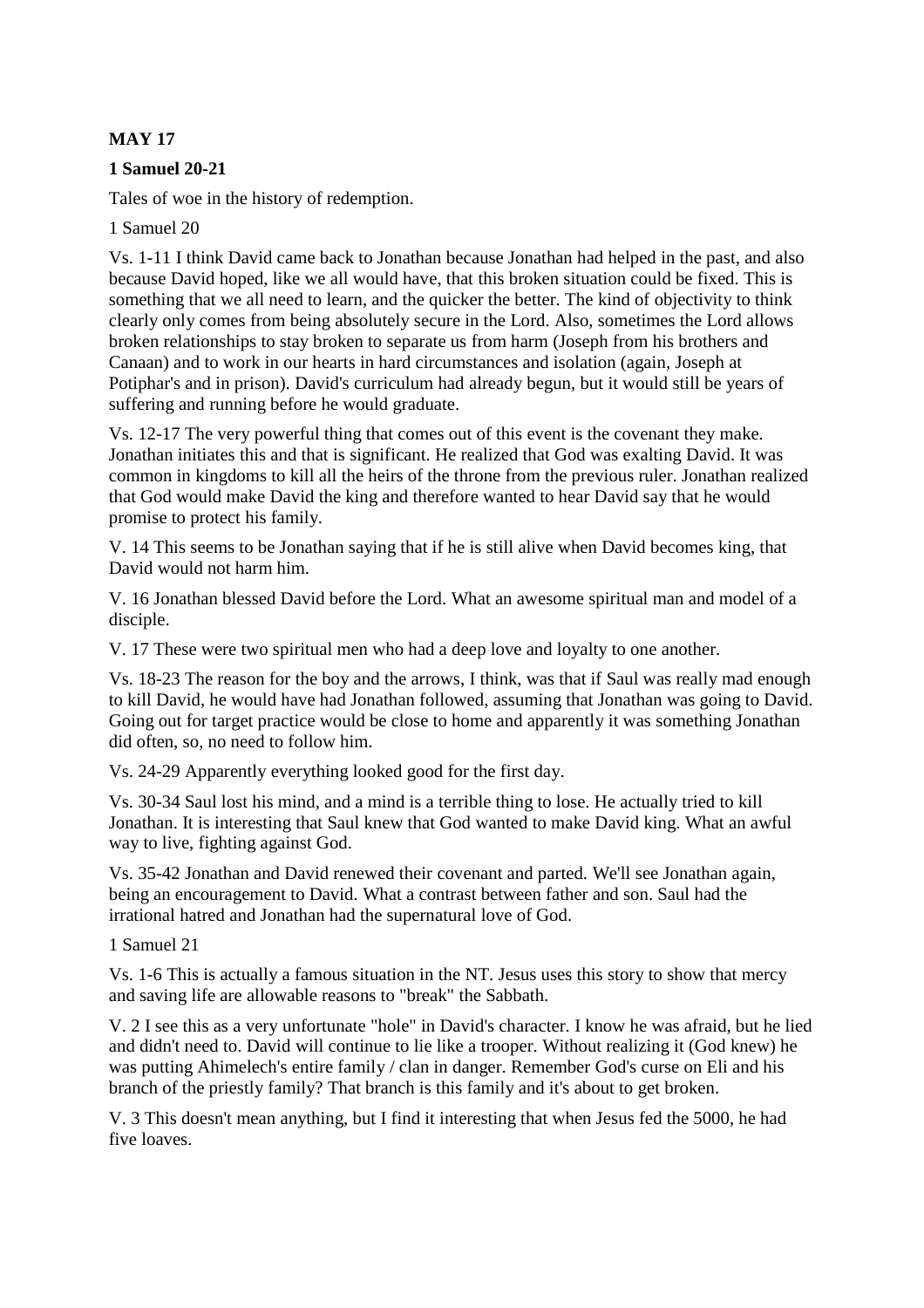V. 5 This appears to be another lie. It might have been David's practice to get his men focused for a coming expedition, but this flight from fear was no ordinary or planned mission.

V. 6 These loaves had already been replaced for the day with new loaves. Normally only the priests could eat these. Also, this means that the tabernacle and the Holy Place were at Nob. The ark was still in Kiriath-jearim.

Vs. 7-9 So why does it say that Doeg was there? Never trust a guy named Doeg.

V. 8 Another lie, and one that made no sense.

V. 9 It's interesting that the ephod was there and David didn't think to use the Urim and Thummim. David will learn to seek the Lord.

Vs. 10-15 Apparently David had the right idea, but the wrong timing. Later he would live among the Philistines and this king will be his good buddy, but at this point it was a bad idea. Just think: He had this "killer" reputation and he was carrying the sword of Goliath, who was from Gath; and he was standing before the king of Gath and surrounded by Philistines. What made him think this was a good idea?

Notice in v. 11 that they refer to David as a king, because he was given more honor in the song than Saul. Even the Philistines understood the rebuke to Saul and the exalting of David. Remember, David had been given honor for slaying Philistines.

This was a funny way to get himself out of this jam and Achish lands a great line in v. 15. This not only shows David's desperation, but it shows his lack of closeness to the Lord. He'll need time in the wilderness. We all need time in the wilderness to become the kinds of disciples who seek only God and follow Christ in the harvest through trials and suffering, making disciples who will do the same.

#### **John 9**

Jesus is still in Jerusalem for the week of the Feast of Tabernacles, which followed the week after the Day of Atonement. These symbols are rich in what has happened here. During the feast, as the cleansing water was being brought into the temple, Jesus had stopped the ceremony by crying out that He was the living water. During the lighting of the great lanterns in the treasury / Court of Women, Jesus had disrupted this ceremony saying He was the Light of the world. Six months before His crucifixion, Jesus was making His claim to be Messiah.

Now, to prove that Jesus is the Light of the world, the Father leads Jesus and the disciples to notice a man. The disciples ask a question and Jesus realizes that the Father has put this man there to give proof that Jesus is literally the light that gives light to men. And to boot, it was the Sabbath. What was the Father thinking?

Vs. 1-7 In order for this man to have been punished for his own sin, he would have had to have sinned in the womb since he was born blind. The people were very confused about sin and the Pharisees helped the people feel sinful. Jesus said this disability had been given in order to give God glory. That ought to make us think too.

Notice what Jesus says about works and light. I think this applies to us too. While it is still light in the harvest, we need to make hay.

So, why did Jesus make the clay? I think there were two reasons. First, it was to challenge the leaders. This was a class "A" miracle and an obvious sign that Jesus was the Christ, but making clay was forbidden on the Sabbath and it was probably some violation of something to use spit. Second, it was for the faith of the blind man. Jesus often tested faith in people He met. Going to the pool and washing this off made the blind man have to show that he believed Jesus.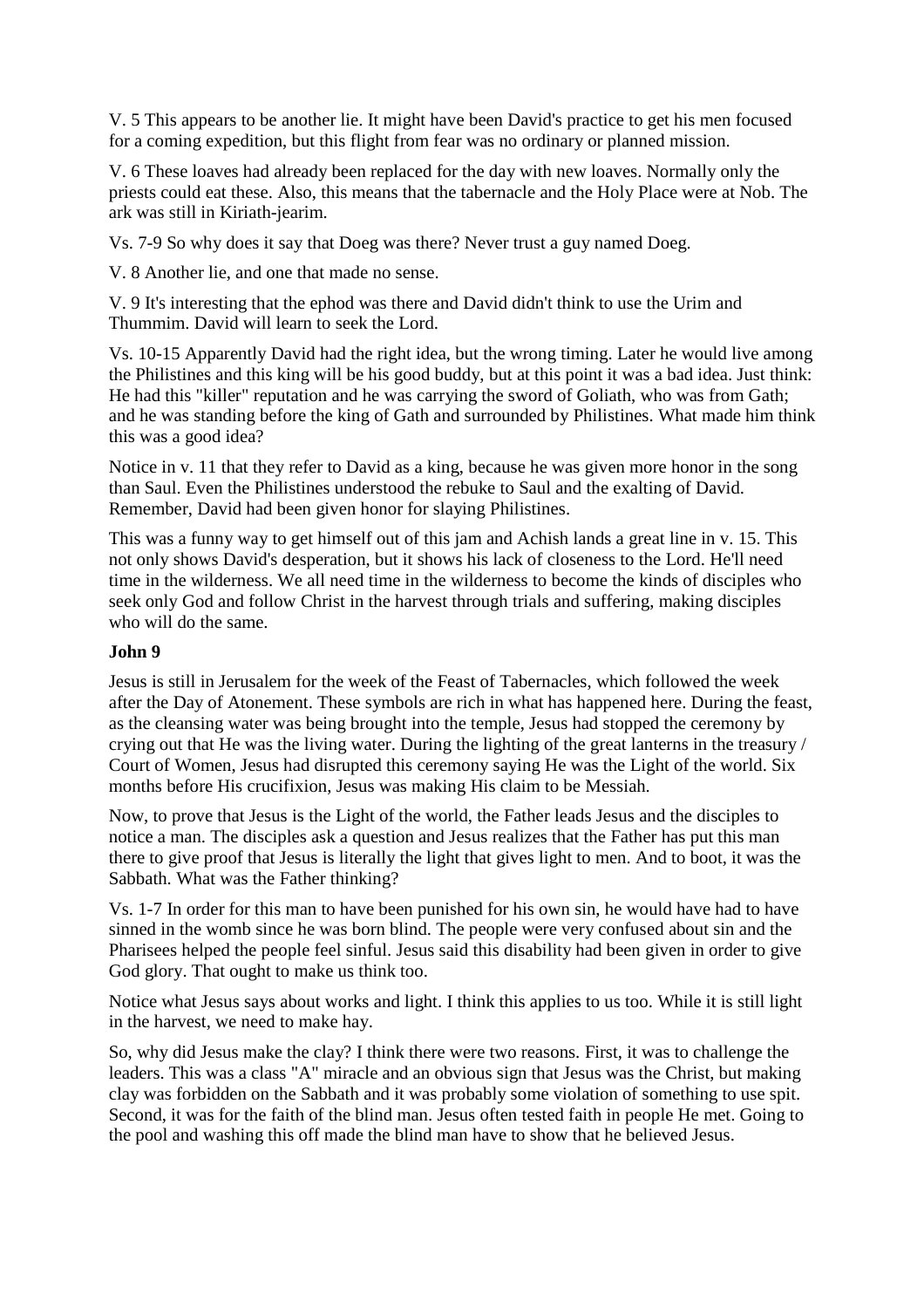Vs. 8-17 This is the first round of testimony given by the formerly blind man. This all played out so naturally and innocently that it is actually profound. The people didn't want to believe it, but they couldn't argue with the man. I like what he said, "I am the man."

The point of what Jesus did is shown in the conflict among the Pharisees in v. 16. The work that the Father had given Jesus to do was amazing and they knew it. Some of them couldn't deny it.

Vs. 18-23 This is the testimony of the parents. Their fear is understandable, but later John will mention this same threat of being put out of the synagogue and fearing to confess Jesus by saying, "for they loved the praise of men more than the praise of God."

Vs. 24-34 Even the blind man could see the blindness of the Pharisees. What he says here is totally honest and inspired by the Spirit. Could anything be more out of the mouth of God? This is sort of like what Jesus said to His disciples in Matthew 10, when He sent them out, *When they deliver you over, do not be anxious how you are to speak or what you are to say, for what you are to say will be given to you in that hour. For it is not you who speak, but the Spirit of your Father speaking through you.*

Vs. 35-38 Finally, Jesus sought out this man to comfort him; the man, desiring to see Jesus, worshiped Him.

Vs. 39-41 The Pharisees apparently didn't know the old saying, "Never miss a good chance to shut up." Jesus declared judgment and they stepped right into it.

As Jesus said to His disciples, if He was treated like this, and we disciples are no better than He, we should expect the same treatment. Yet when we acknowledge His name before men, He also acknowledges us before the Father and sends the comfort we need. Also, this situation reminds us that we can't neglect the harvest because of Pharisees or others who resist. Somewhere, there is someone waiting in the darkness for the Word of light. And they will respond to the light and follow.

## **Psalms 113**

I know, you're wondering what to get out of The Psalms, if all The Psalms are beginning to sound the same.

First, you have to gird up the loins of your mind; because believe it or not, you'll finish The Psalms in June and begin again in July.

Second, just observe repetitions and find the heart of the psalm; the reason for the praise.

V. 1 This is calling the servants of the Lord to praise Him. Every person was to see himself as a servant living for the glory of the Lord on earth. This was the purpose of Israel.

Vs. 2-3 God's praise is for all of time and for all of the earth, all generations and all peoples.

Vs. 4-6 God is over all of the nations and looks over every person.

Vs. 7-8 He has His eye on the poor.

V. 9 He also has His eye on those without hope, symbolized by a barren woman. He cheers their hearts.

Get this stuff under your belt and you'll always have something for a devotional. Not only that, as a disciple making disciples, if this stuff lights a fire in you, you'll light a fire in those you are discipling. Discipleship is more often "caught," than taught. And, you'll praise the Lord.

#### **Psalm 114**

Vs. 1-2 This summarized God's plan in bringing up Israel from Egypt. God ruled over Israel through Judah. Not only did the king come from Judah, but the ark and the temple were in Jerusalem.